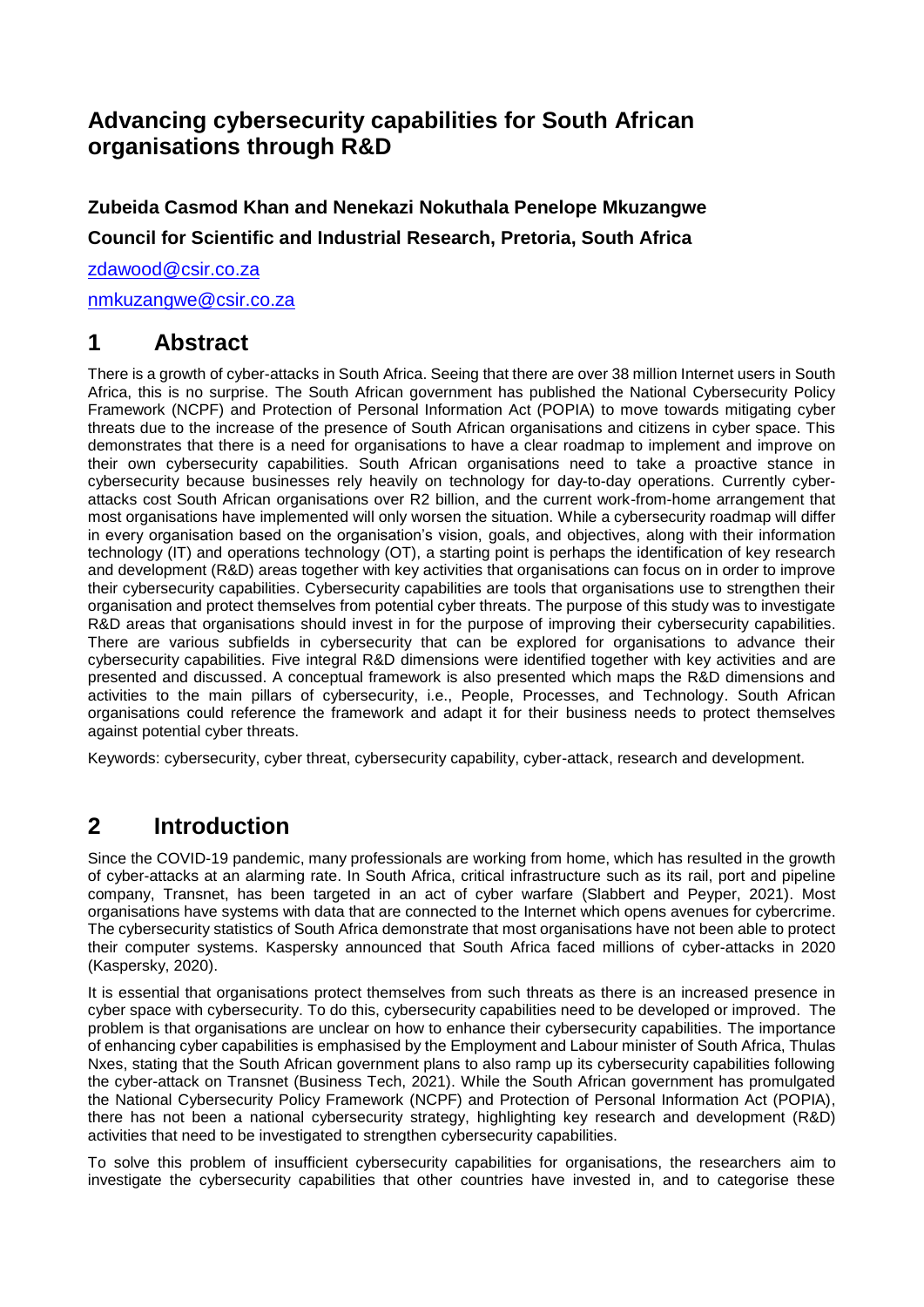capabilities in a theoretical framework, together with key activities. This is elucidated in a cybersecurity capability R&D framework.

The remainder of the paper is structured as follows. Section 3 provides an outline of work on cybersecurity R&D areas other countries focus on to strength their cybersecurity capabilities while Section 4 introduces the R&D dimensions which have been categorized. Section 5 presents the R&D framework, and the work is concluded in Section 6.

## **3 Related Works**

This section presents existing literature on the cybersecurity research and development areas that are proposed to enhance cybersecurity capabilities in other countries. According to Di Franco (Franco, 2018), there is a need for multi-disciplinary research in modelling and designing future system in order to make them more easily understandable. This will assist with understanding how people adopt and use new technologies and how risks are perceived in digital space (Franco, 2018). The output of this research will address the rapid societal change and risks brought by the digital transformation (Franco, 2018). Another challenge recognised by the work (Franco, 2018) is those associated with the shortage of cybersecurity experts; this roots from issues at a curriculum level. Other noteworthy cybersecurity R&D areas recognised by the work of Di Franco (Franco, 2018) include Artificial Intelligence (AI), and Quantum Technology. AI techniques are expected to enhance cybersecurity by either automating certain routine tasks or assisting human system managers to monitor, analyse, detect and respond to adversarial threats to cyber systems (Institute for Information Infrastructure Protection, 2003) (Whitehouse, 2016).The impact of quantum technologies in security can be divided into those technologies that can defeat the existing data encryption systems and those that can provide secure communication that is resistant to quantum computing attacks (Franco, 2018). According to (ID Quantique, 2020), a technology that can protect from both classical and quantum computing attacks is well suited for protecting national security communication.

In addition to the aforementioned key R&D areas identified by Di Franco (Franco, 2018), the Federal Cybersecurity Research and Development Strategic Plan (Whitehouse, 2016) identifies trustworthy distributed digital infrastructure (TDDI), privacy, and secure hardware and software as priority points. TDDI is an important element in promoting the growth of new industries that will help drive a nation's economic growth (Whitehouse, 2016). TDDI will enable the distribution of computing to new network edge, acceleration of the roll-out of next generation telecommunication and information communications infrastructure such as Fifth-Generation and post Fifth-Generation wireless networks (Whitehouse, 2016). Cybersecurity aspects of privacy involves protecting the collection, disclosure, and use of an individual's private information, including identity; patterns of behaviour; and economic, social, or other discriminators (Whitehouse, 2016). Secure hardware and software enable the development of resilient and survivable cyber capabilities (Whitehouse, 2016).

Wireless networks include not only wireless telecommunications but a diverse set of end devices such as sensors, process controllers, and information appliances for home and business users and domain specific networks, such as vehicular communication networks and sensor networks; has been listed as one of the key research areas as there are many security concerns with it (Institute for Information Infrastructure Protection, 2003). Other R&D areas identified (Institute for Information Infrastructure Protection, 2003) include metrics and models, and Law, Policy, and Economic Issues, and digital forensics. Digital forensic assists with uncovering what happened during the cyber-attack, that is, how the incident happened, who did it, how to respond to it and how to stop it from happening in the future (DRS, 2018). This can help in building threat intelligence database, etc. (DRS, 2018). Therefore, (National Research Foundation: Singapore, 2021) suggests that applied research should be conducted for acquiring digital evidence and forensics in order to reduce the analysis time required to comprehensively locate and evaluate digital evidence in diverse, disperse and multitenanted systems.

Other cybersecurity measures that exist in literature include cyber-threat information and intelligence, network security protocols and cybersecurity governance. Cyber-threat information and intelligence is about indicators (system artifacts or observables associated with an attack), tactics, techniques, and procedures, security alerts, threat intelligence reports and recommended security tool configurations can help an organisation to identify, assess, monitor, and respond to cyber-threats (Johnson, Feldman and Witte, 2017). Where threat intelligence is threat information that has been aggregated, transformed, analysed, interpreted, or enriched to provide the necessary context for decision-making processes. Sharing cyber threat information with other organisations gives an organisation access to knowledge, experience and capabilities of the other organisations and helps the organisation gain a more complete understanding of the threats the organisation may face (Johnson, Feldman and Witte, 2017). Using this knowledge, an organisation can make threat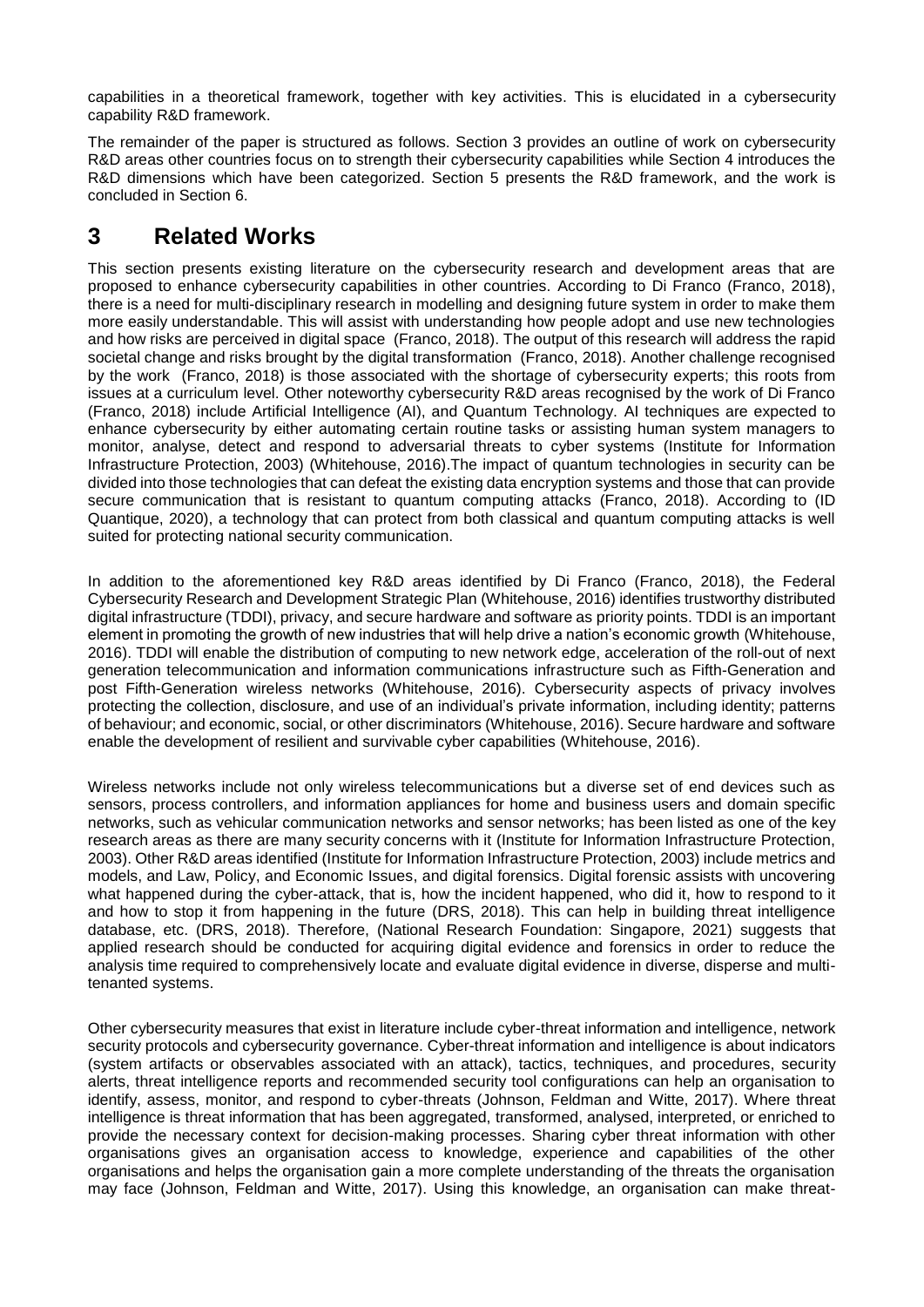informed decisions regarding defensive capabilities, threat detection techniques, and mitigation strategies (Johnson, Feldman and Witte, 2017).

Network security protocols preserve the security and integrity of the data over a network. Different methodologies, techniques, and processes are involved in these protocols to secure the network data from any illegitimate attempt to review or extract actual data content (Reddy, 2020).

To establish and maintain effective cybersecurity governance program, (Swinton and Hedges, 2019) suggests that organizations should clearly define risk management policies, strategy, and goals and ensure that standardised processes are repeatable. Furthermore, (Swinton and Hedges, 2019) suggests that cybersecurity governance should be measurable and enforced so that there is accountability for compliance across all personnel levels. The organisations should ensure that senior leadership remains engaged for the lifecycle of the cybersecurity governance program and adequate resources are available to meet the organisation's basic cybersecurity governance and compliance needs (Swinton and Hedges, 2019).

# <span id="page-2-0"></span>**4 Exploring R&D dimensions**

Following the literature overview in the previous section, key R&D areas were identified and defined as dimensions. The selected R&D dimensions can be used to enhance organisations' cyber defence capabilities to address emerging cybersecurity risks. Recommendation activities are grouped together for each R&D dimension. The following sections provide the identified R&D areas to focus on.

## **4.1 Cybersecurity governance**

This refers to the set of people, processes, and tools that are used to ensure that cyber risks are mitigated in an organisation. It is vital that organisations have a framework for how to deal with both attempted and successful cyber-attack. This framework must explain how an organisation can identify attacks, protect systems, detect and respond to threats, and recover from successful attacks. The framework can be used as a tool for aligning policies, business, and technological approaches to manage the cybersecurity risks (National Institute of Standards, 2014).

The framework also enables organisations to describe their current cybersecurity posture and target state of cybersecurity, identify, and prioritise opportunities for improvement within the context of a continuous and repeatable process, assess progress toward the target state and communicate cybersecurity risks to internal and external stakeholders (National Institute of Standards, 2014).

As organisations are moving towards the use automation technologies to enhance their functionality, this may introduce new/unknown operational risks and design security vulnerabilities associated with these technologies, which may lead to cybersecurity risks. This calls for research into the understanding of both operational, vulnerabilities, and cybersecurity risks associated with using these technologies. It further requires redefining cybersecurity governance in order to accommodate the handling of the risks associated with using automation technologies (Deloitte, 2019) . In order to establish and maintain effective cybersecurity governance the following R&D recommendations are made:

- Research on how to develop a cybersecurity framework for managing cybersecurity risks (e.g., investigate best practice cybersecurity frameworks such as the NIST framework).
- Research on risks associated with adopting automation technology, operational, design, and cybersecurity related frameworks.
- Develop a cybersecurity framework that is aligned to the organisation's business drivers and security considerations that are specific to the use of the organisation's technology (both manual and automated).

## **4.2 Cybersecurity enabling techniques and technologies**

Technologies, specifically those that enable good cybersecurity, need to be adapted for organisational use. In this R&D area we group together the following techniques and technologies: Artificial Intelligence (AI), Quantum Information Science (QIS), Trustworthy Distributed Digital Infrastructure (TDDI), secure hardware and software and vulnerability investigation technologies, secure communication, network protocols, wireless network security and remote, access security.

AI: AI can enhance cyber-attack deterrence, protection, detection, and response (Whitehouse, 2016). Furthermore, AI/ML can be used not only as a defensive measure in the context of cyber warfare but as an offensive tool also (Cummings, 2017). However, the adoption of AI is subjected to the challenges which include the reasoning and outcomes of AI algorithms/techniques being not understandable which may lead to incorrect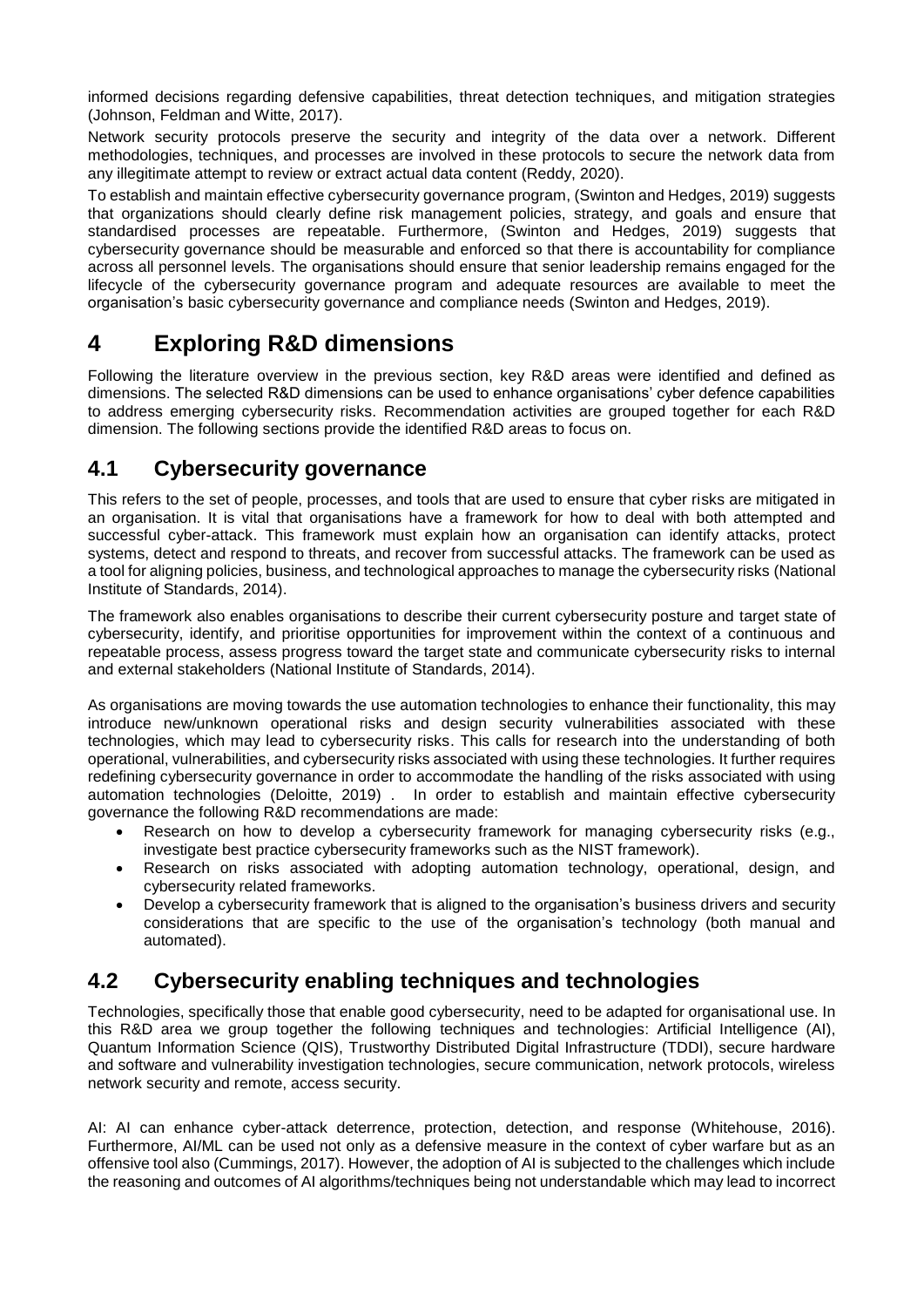decisions, attacks on AI algorithms, etc (Institute for Information Infrastructure Protection, 2003). Therefore, the following R&D recommendations are made:

- Investigate the AI based technologies that can be used in the context of cybersecurity/cyber warfare (cyber-attack monitoring, deterrence, protection, detection, response, and as an offensive tool).
- Invest on meeting the requirements associated with the deployment of these technologies that include obtaining big datasets for training and testing the technologies, high computing machines for the implementation of these technologies and big data storage that is secure.
- Research on gaining understanding of attacks against these technologies and tools to protect these technologies from those attacks (Whitehouse, 2016).
- Research onto the risks associated with adopting these technologies and how they can be mitigated.
- Investigate legal and ethical issues associated with employing AI in cyber warfare.
- Implement AI technologies to monitor, analyse, detect, and respond to adversarial threats to cyber systems. This is typically used for external threats.
- Develop methodologies to validate and interpret results from AI systems against human perceptions and expectations (Institute for Information Infrastructure Protection, 2003).
- Develop definitions, models, and metrics of security and trust that can be used to evaluate AI cybersecurity systems and AI-based cybersecurity controls (Whitehouse, 2016).

QIS: QIS can enhance protection from cyber-attacks (Whitehouse, 2016). Quantum technologies can provide secure communication that is resistant to quantum computing attacks and promise to achieve a higher level of security than classical computing limits (Whitehouse, 2016). However, it can also be used to defeat existing data encryption systems (Whitehouse, 2016). Therefore, understanding quantum capabilities and finding ways to overcome their fundamental limits is vital (Whitehouse, 2016). The following R&D recommendations are made:

- Conducting research to gain understanding of which quantum technologies exists, how they can be used to enhance cybersecurity and their vulnerabilities and adoption.
- Investigate the deployment requirements of such technologies.
- Investigate the cybersecurity risks associated with using such technologies and how they can be mitigated.
- If such home-grown technologies cannot be obtained, partner with home companies/organisations that can conduct R&D of those technologies, their deployment requirements and cybersecurity risks and mitigations.

TDDI: TDDI assists in facilitating next-generation telecommunications and information communications infrastructure such as 5G wireless network, IoT etc (Institute for Information Infrastructure Protection, 2003). These technologies are part of the fourth industrial revolution (4IR) technologies and since the 4IR technologies are being increasingly used, it is at the best interest of organisations and countries to start preparing for the adoption of these technologies. Therefore, in order to prepare for the adoption of these technologies, the following R&D recommendations are made:

- The starting point for adoption of the relevant 4IR technologies is to conduct research to gain understanding of the distributed digital infrastructure that is needed to enable the deployment of the relevant 4IR technologies.
- Research into gaining understand of which 4IR technologies are relevant to the organisation's business.
- Research to gain understanding of the operation and deployment of the infrastructure and technologies.
- Research to gain understanding of security risks that are associated with the infrastructure and technologies and ways to mitigate those risks.

Secure Hardware and Software and Vulnerability Investigation Technologies: Secure hardware and software to enhance the protective and detective aspect of cybersecurity (Whitehouse, 2016). However, hardware, firmware, and software tend to have design defects that present security vulnerabilities (Whitehouse, 2016). Therefore, the following research recommendations are made:

- Develop mechanisms and tools that verify the security properties of hardware before its deployed (Institute for Information Infrastructure Protection, 2003).
- The development of security solutions to patch vulnerabilities and prevent unauthorised program modification in order to protect against future attacks.
- Investigate technologies for investigating system vulnerabilities, discovering unauthorised hardware modifications and unauthorised programs and obtain them through R&D if not available (ATLA, 2020).
- Obtain/develop system vulnerability investigation personnel.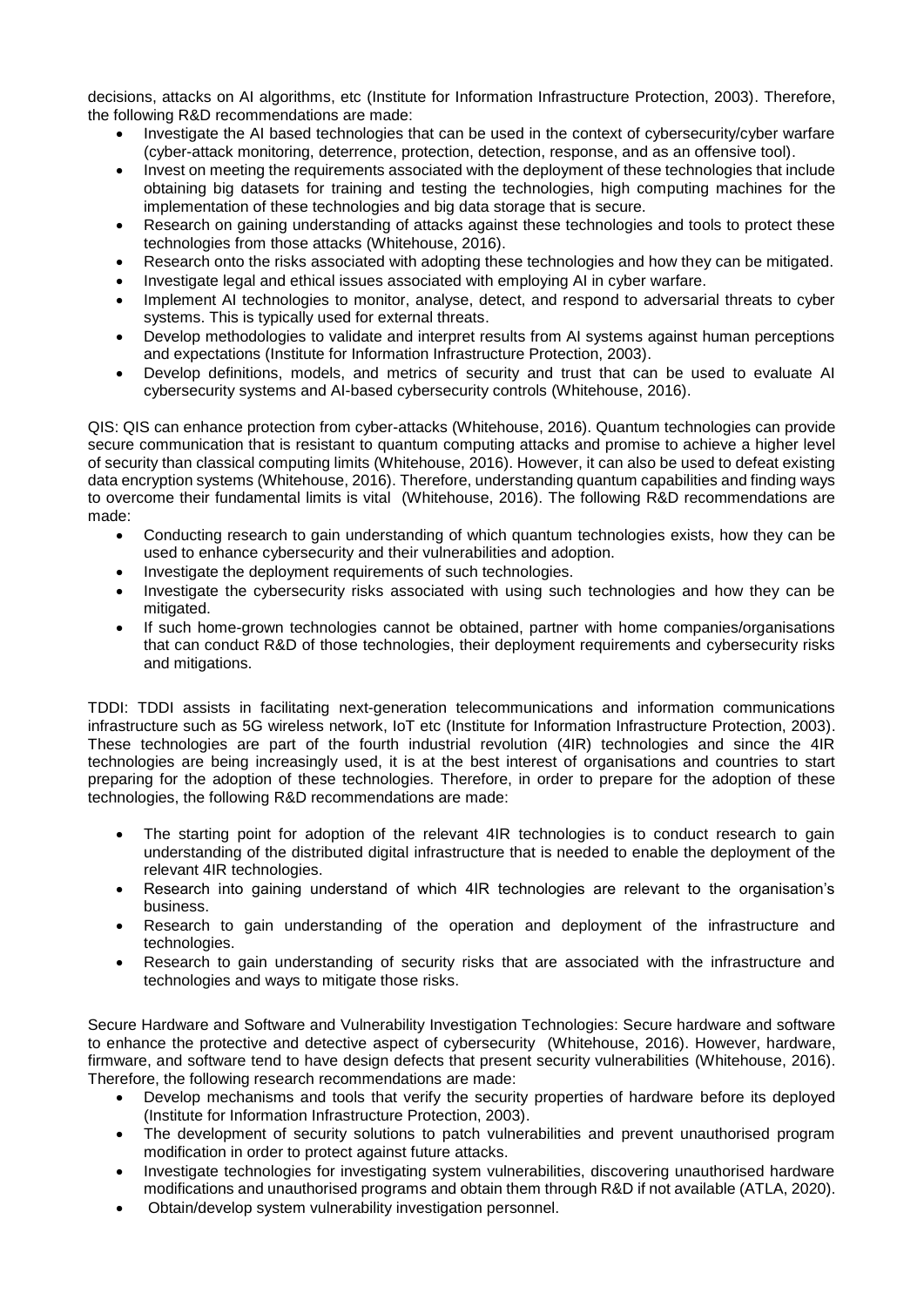Conduct research to gain understanding of penetration testing methods and their implementation or recruit penetration testing professionals to implement penetration testing or train some employees to become penetration testers through courses/workshops.

Network Security Protocols: Network security protocols play an important part in protecting network traffic both in wired and wireless networks. These protocols use encryption and authentication to protect these networks. Traditional encryption algorithms tend to be heavy for wireless devices such as sensors (ID Quantique, 2020). Encryption can be broken by quantum computing attacks. This means, there is a need for developing encryption/data protection algorithms/techniques that are suitable for use on wireless devices and resistant to quantum computing attacks. Therefore, the following recommendations are made in order to enhance network security protocols functionality:

- Investigate and develop quantum computing resistant encryption algorithms that can be used in the protocols.
- Investigate and develop encryption algorithms or data protection algorithms that are appropriate to be used with wireless network devices.

Wireless Network Security: The adoption of wireless network technologies/devices is growing among organisations. According to (Institute for Information Infrastructure Protection, 2003), some of these devices tend to have limited power, processing, storage etc., that limit their security capabilities. Furthermore, security solutions for wired networks may not be usable in wireless networks due to the unfair differences between these network systems capabilities (Institute for Information Infrastructure Protection, 2003). Therefore, the following research recommendations are made in order to enhance wireless security capability of an organization:

- Research and develop security solutions for an organisation's wireless networks that include vulnerability investigation of their wireless systems.
- Investigate traffic monitoring and analysis technologies to gain an understanding of the state of the network.

## **4.3 Cybersecurity capacity building**

To put cybersecurity into practice, an organisation needs experts on the topic, whether they are hired or outsourced. To achieve this capacity in terms of cybersecurity experts, the following R&D recommendations are made:

- Hire or outsource diverse postgraduate graduates and computer science researchers.
- Hire or outsource employees with cybersecurity skills and certifications based on the gaps determined during the skills audit.
- Identify private and public entities that can enable the development of novel research and technology.
- Identify cybersecurity institutions for training staff members.

## **4.4 Cyber threat intelligence**

This is of the utmost importance to determine the components of the organisation's software system that needs to be protected and the type of security threats to protect the component against attacks. Cyber-attacks are continuously increasing in frequency and sophistication and this presents significant challenges for organisations that must defend their data and systems from capable threat actors (Johnson *et al.*, 2016).

Joining cyber threat information and intelligence sharing communities helps the organisation to gain understanding of threats that it can face. The knowledge obtained from sharing can be used to make threatinformed decisions regarding defence capabilities, threat detection techniques and mitigation strategies (Johnson *et al.*, 2016). Researchers recommends the use of standardised data representation formats (e.g., Structured Threat Information Expression (STIX)) and transport protocols (e.g., Trusted Automated Exchange of Intelligence Information (TAXII)) to make the sharing of cyber-threat information and intelligence easier (Johnson *et al.*, 2016). Data representation formats provide a reporting structure and language that can be used to capture descriptions of threats. Transport protocols are mechanisms/protocols for the transportation of threat information/intelligence.

Organisations need to join cyber-threat information and intelligence sharing communities and invest in technologies that enable cyber-threat information and intelligence sharing and the personnel to operate these technologies. Recommendations for keeping up to date with existing and new cyber threats are as follows:

 Determining the components of a system that needs to be protected and the type of security threats to protect the component against.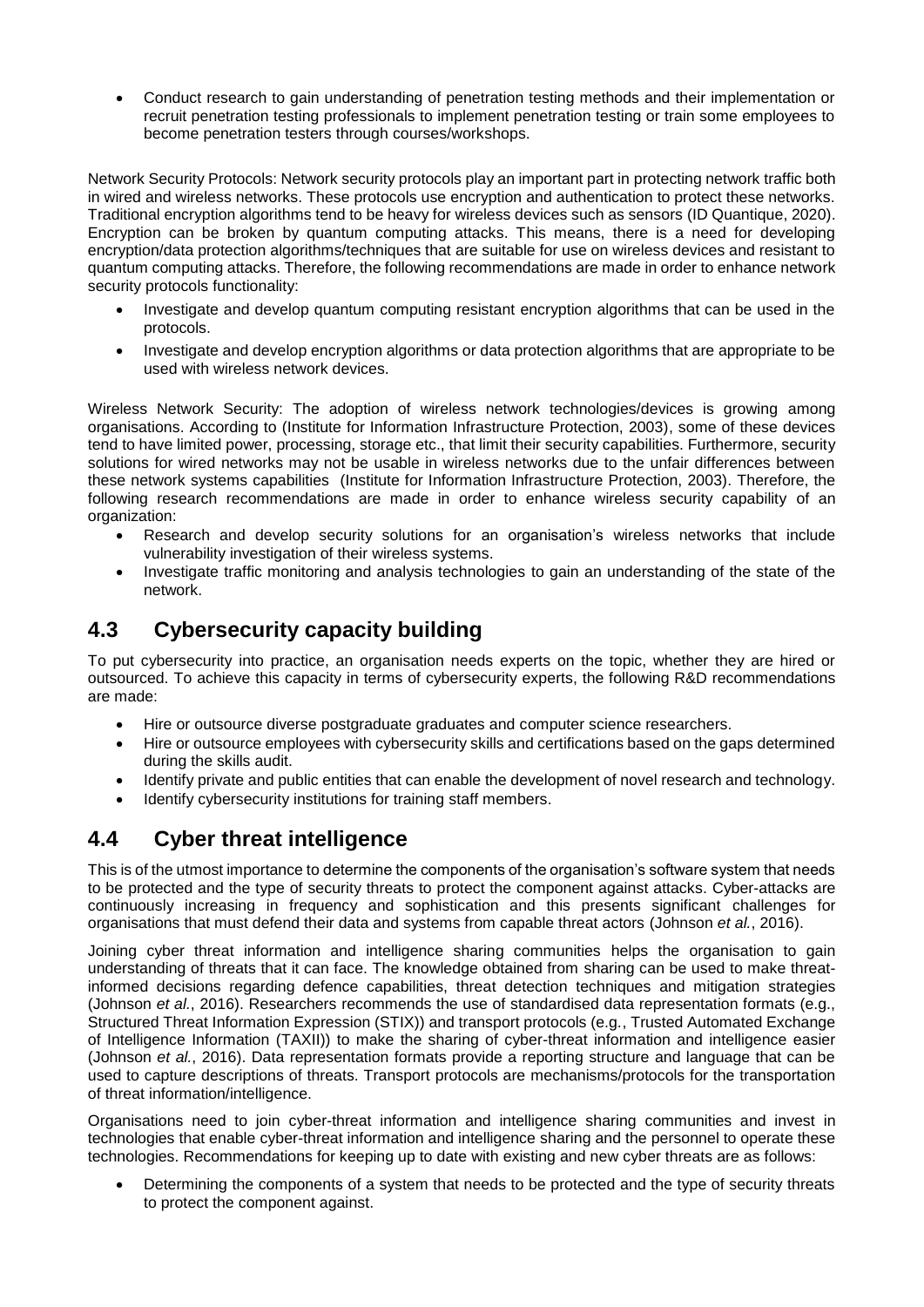- Implementing cyber threat analysis training.
- Investigate existing local and international cyber threat information sharing communities.
- Joining cyber-threat information and intelligence sharing communities (locally, South African Cyber Hub and internationally) that are of relevance to the domain of the business.
- Obtaining technologies that enable automated cyber-threat information and intelligence sharing.
- Investigating and adopting the data representation formats and transport protocols used by these sharing communities.
- Securing personnel to work/operate these technologies. The adoption of standardised data formats and transport protocol will require a capable workforce.

#### **4.5 Cybersecurity awareness building**

People are at the centre of successful cybersecurity at an organisation. However, people typically think of cybersecurity as an isolated IT office problem, or something that is difficult to achieve (Institute for Information Infrastructure Protection, 2003). This indicates that there is a need to empower employees/citizens with the knowledge and a sense of shared responsibility to practice safe and informed behaviours in the cyberspace (Franco, 2018). At an organisation level, the following recommendations are made in order to educate employees to practice safe and informed behaviours in the cyberspace:

- Conduct cybercrime awareness and prevention campaigns. Enforce these campaigns and training at all levels of an organisation from top to bottom level, i.e., from the CEO to the intern level.
- Conduct periodic training across the organisation using a combination of eLearning, workshops, policy rollouts, simulated phishing emails, blogs, social media posts, articles, risk assessments, and surveys.
- Participation in cyber games by employees. According to (Awojana and Chou, 2019), game based learning allows learners to actively learn and practise the right way things should be done, while having fun. This approach leads to effectiveness on cybersecurity awareness training and practical skill acquisition for learners from diverse backgrounds.
- Investigating local and international cyber conferences for attendance and participation. Invest in allowing employees to attend cyber conferences such as Black Hat<sup>1</sup>.
- Identify organisations to develop technologies and tools for cybersecurity awareness.

#### **5 R&D Framework**

The dimensions with tasks explored in the aforementioned section are used to drive the R&D framework. The framework, shown in [Figure 1,](#page-6-0) is built upon the three pillars of cybersecurity, i.e., People, Processes, and Technology (PPT) which is harmonised to deliver a holistic approach to drive cybersecurity R&D.

People is all about the personnel involved in cybersecurity R&D. This involves employees, training institutions, communication mechanisms etc. Processes encompasses the rules, regulations, frameworks, campaigns etc. that the R&D dimensions relate to, while technology involves the systems, applications, hardware, software, etc. that are relate to the R&D. Each pillar of PPT are closely related to each other and each have an important role to play for organisations' cyber security. Organisations are encouraged to look at the pillars, i.e., PPT and implement the key activities for each pillar to ensure adequate security.

In the following sections, each pillar is introduced, together with its goal, and key activities. The key activities are devised from summarising the R&D recommendations from Section [4](#page-2-0) and mapping it to a pillar (i.e., PPT).

#### **5.1 People**

Every employee of an organisation has a role to play in terms of cyber security. People need to partake in several tasks and activities to ensure effective cyber security of an organisation. Thus, the main goal for this pillar is: *to prepare people in an organisation by training and other human-centric, interactive activities to ensure that an organisation's IT systems are secure.* Therefore, this pillar is linked to the **cybersecurity awareness, cyber threat intelligence,** and **cybersecurity capacity building** R&D dimensions of the framework. The activities associated with these R&D dimensions that can be adopted in this pillar are as follows:

- Identify organisations to provide tools and technologies for cyber security awareness training.
- Invest in and implement cyber security awareness training, cyber security campaigns and game participation.
- Identify private and public institutions to collaborate with the organisation to build capacity.

-

<sup>1</sup> https://www.blackhat.com/us-21/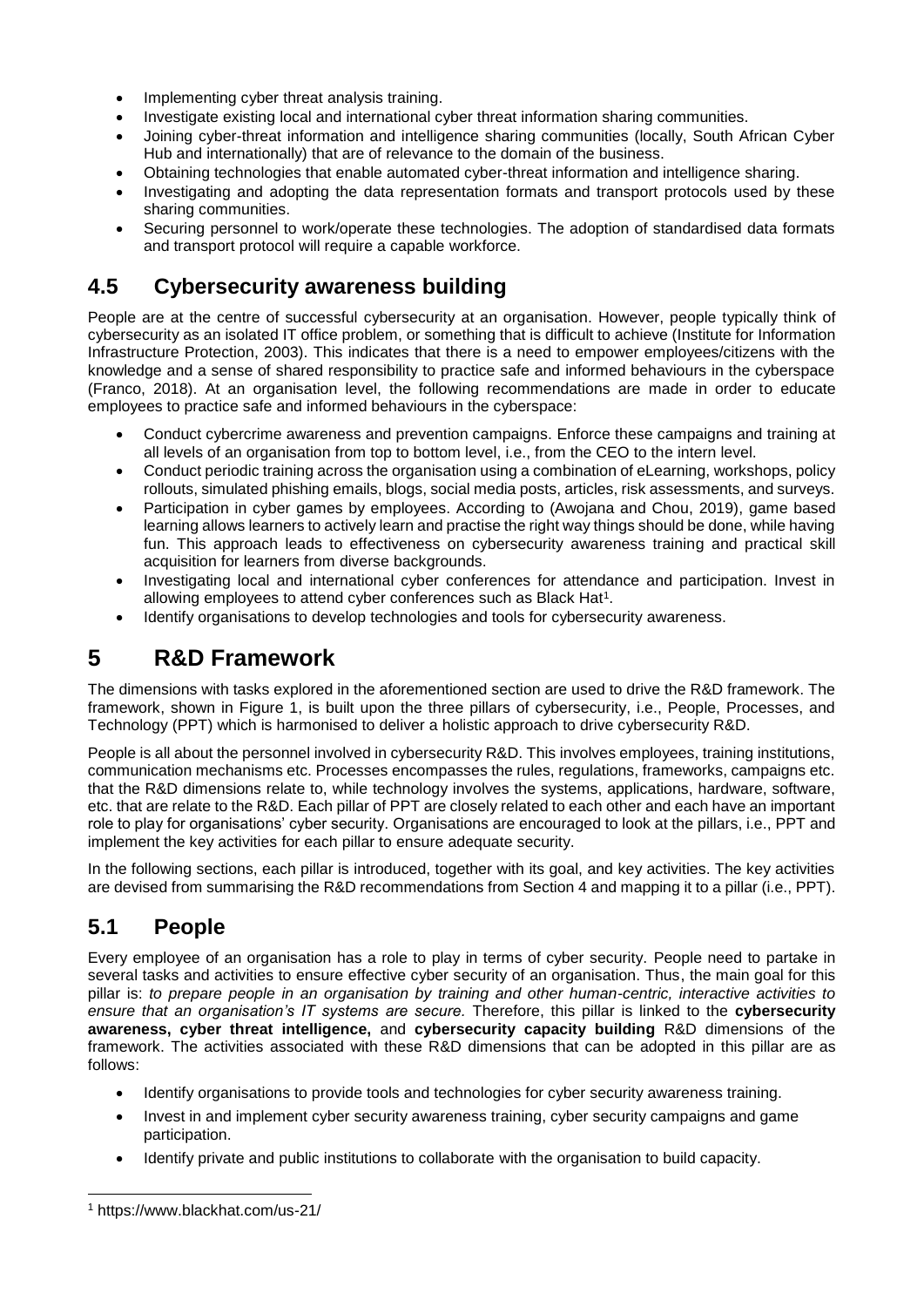- Identify cyber security training institutions where the personnel can be trained or up skilled since training is an on-going activity as cyber security progresses and criminals use sophisticated and novel attacks to gain access to organisations.
- Invest in and implement cyber threat intelligence training or secure personnel to perform cyber threat intelligence. This includes hiring computer science graduates as well as hiring experience individuals and outsourcing if needed.



<span id="page-6-0"></span>**Figure 1: R&D framework for cybersecurity capabilities for organisations.**

#### **5.2 Processes**

Processes are steps that need to be taken to ensure cyber security and protection of an organisation. This involves the policies, procedures and other practises that should be taken by an organisation. The main goal that organisations should seek for this pillar is: *"to continuously adapt and improve information security processes to ensure adequate response to security incidents and reduce cyber risk."* This pillar is linked to **cybersecurity governance**, and **cyber threat intelligence** R&D dimensions of the framework.

The activities associated with these R&D dimensions that can be adopted in this pillar are as follows:

- The development and implementation of cyber security awareness training, cyber security campaigns and game participation plans.
- The development and implementation of cyber security frameworks e.g., NIST.
- Implement DLP processes to protect sensitive information of the organisation.
- Investigate and join cyber threat sharing communities that can be joined to share intelligence.
- Investigate data representation formats and transport protocols used by cyber threat intelligence sharing communities.

#### **5.3 Technology**

Technology is used by people to automate processes to enforce cyber security for an organisation. The main goal that organisations should seek for this pillar is: *"to utilise cyber security technologies to ensure the confidentiality, integrity, and availability of organisational data."* This pillar is linked to **cybersecurity**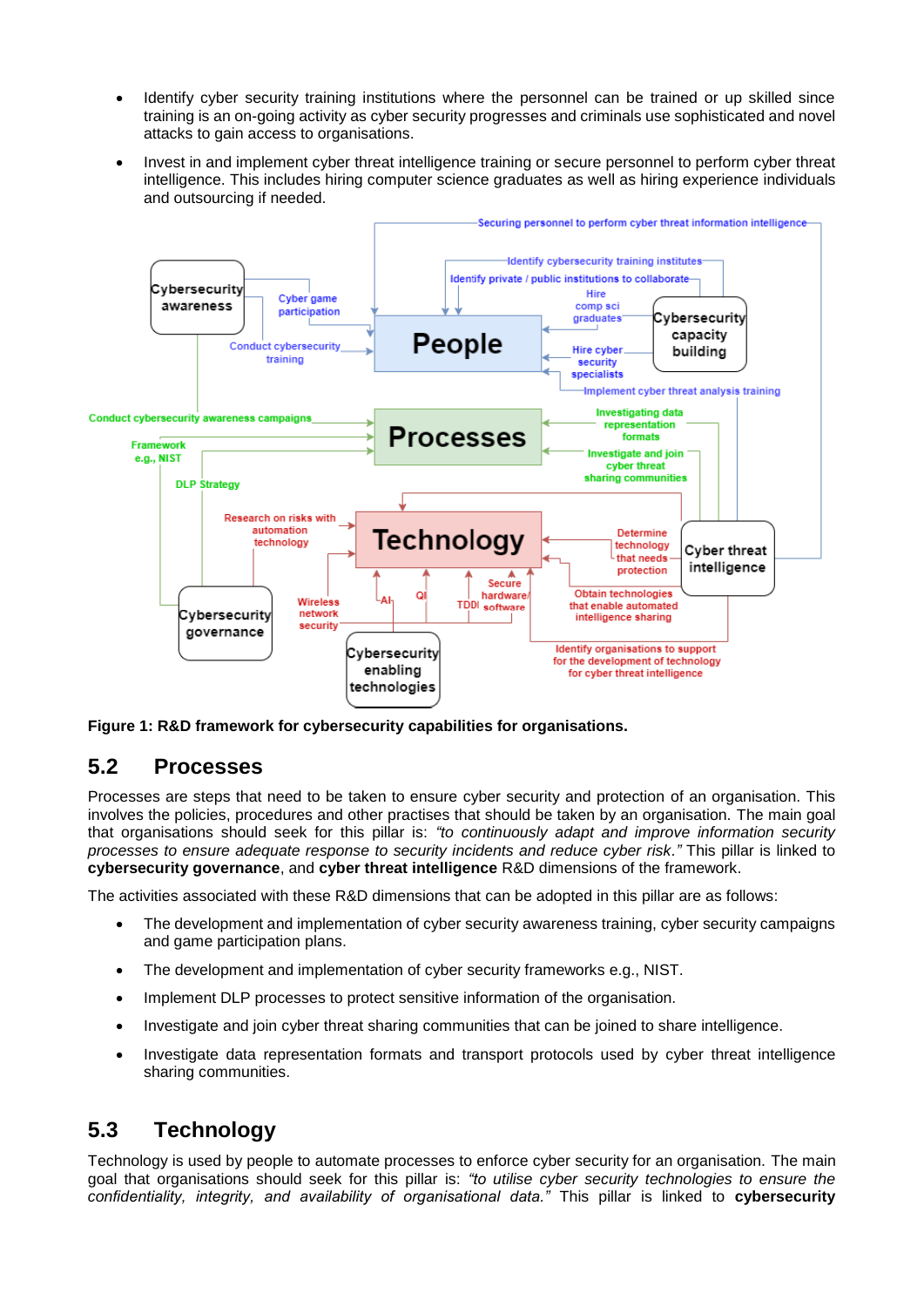**governance**, **cyber enabling technologies** and **cyber threat intelligence** R&D dimensions of the framework.

The activities associated with these R&D dimensions that can be adopted in this pillar are as follows:

- To perform research on risks associated with adopting automation technology.
- To implement AI technologies to monitor, analyse, detect and respond to adversarial threats to cyber systems.
- To implement technologies that enables information sharing for cyber security threats.
- To use secure hardware and secure software to enhance the security of the organisation's technology.
- To determine the technology that needs to be protected.
- TDDI and QIS are not widely used in most information systems yet, but organisations should monitor technology for when there are operational as it will change the nature of cyberattacks.
- Implement software security solutions for the organisations' wireless networks.
- Identify private and public institutions that can enable and support for the development of research and technology for cyber threat intelligence tailored to the organisation at hand.

## **6 Conclusion**

The increase in cybersecurity breaches in South Africa demands for organisations to equip themselves for protection. While the South African government has recently promulgated the NCPF and POPIA, a national strategy has not been published. This could cause organisations to be indifferent to cybersecurity measures that need to be taken to protect themselves. To solve this problem, the researchers have explored cybersecurity R&D areas of other counties and categorised these as dimensions with task recommendations. This has been conceptualised and the researchers presented a R&D framework for cybersecurity capabilities built upon the PPT pillars of cybersecurity. Organisations can now adopt this R&D framework for business needs towards achieving cybersecurity.

The proposed framework opens a plethora of avenues for future research. It would be beneficial to create strategies for certain types of organisations, i.e., the telecommunications industry, electricity industry etc. which would enable various sectors to further protect themselves.

#### **7 References**

ATLA (2020) *R&D Vision Toward the Realization of a Multi-Domain Defense Force and Beyond Explanatory Documentation*. Available at: https://www.mod.go.jp/atla/en/policy/pdf/rd\_vision\_full.pdf (Accessed: 17 February 2021).

Awojana, T. and Chou, T.-S. (2019) 'Overview of Learning Cybersecurity Through Game Based Systems', in *Proceeding of the 2019 Conference for Industry and Education Collaboration, CIEC 2019*. New Orleans, LA: Advances in Engineering Education.

Business Tech (2021) 'South Africa building database of security specialists as it recovers from major cyber attack', *Busuness Tech*, August. Available at: https://businesstech.co.za/news/it-services/510640/southafrica-building-database-of-security-specialists-as-it-recovers-from-major-cyber-attack/ (Accessed: 23 November 2021).

Cummings, M. 'Missy' L. (2017) *Artificial Intelligence and the Future of Warfare*. Available at: https://www.chathamhouse.org/publication/artificial-intelligence-and-future-warfare (Accessed: 11 October 2018).

Deloitte (2019) *Future of Risk in the Digital Era | Deloitte US*. Available at: https://www2.deloitte.com/us/en/pages/advisory/articles/risk-in-the-digital-era.html (Accessed: 19 November 2021).

DRS (2018) *The importance of digital forensics in cyber security*, *DRS*. Available at: https://www.drs.co.za/theimportance-of-digital-forensics-in-cyber-security/ (Accessed: 22 February 2021).

Franco, F. Di (2018) *Analysis of the European R&D priorities in cybersecurity Strategic priorities in cybersecurity for a safer Europe*. Available at: https://www.enisa.europa.eu/publications/analysis-of-theeuropean-r-d-priorities-in-cybersecurity/at\_download/fullReport.

ID Quantique (2020) *The impact of quantum technology on national security - ID Quantique*, *ID Quantique*. Available at: https://www.idquantique.com/the-impact-of-quantum-technology-on-national-security/